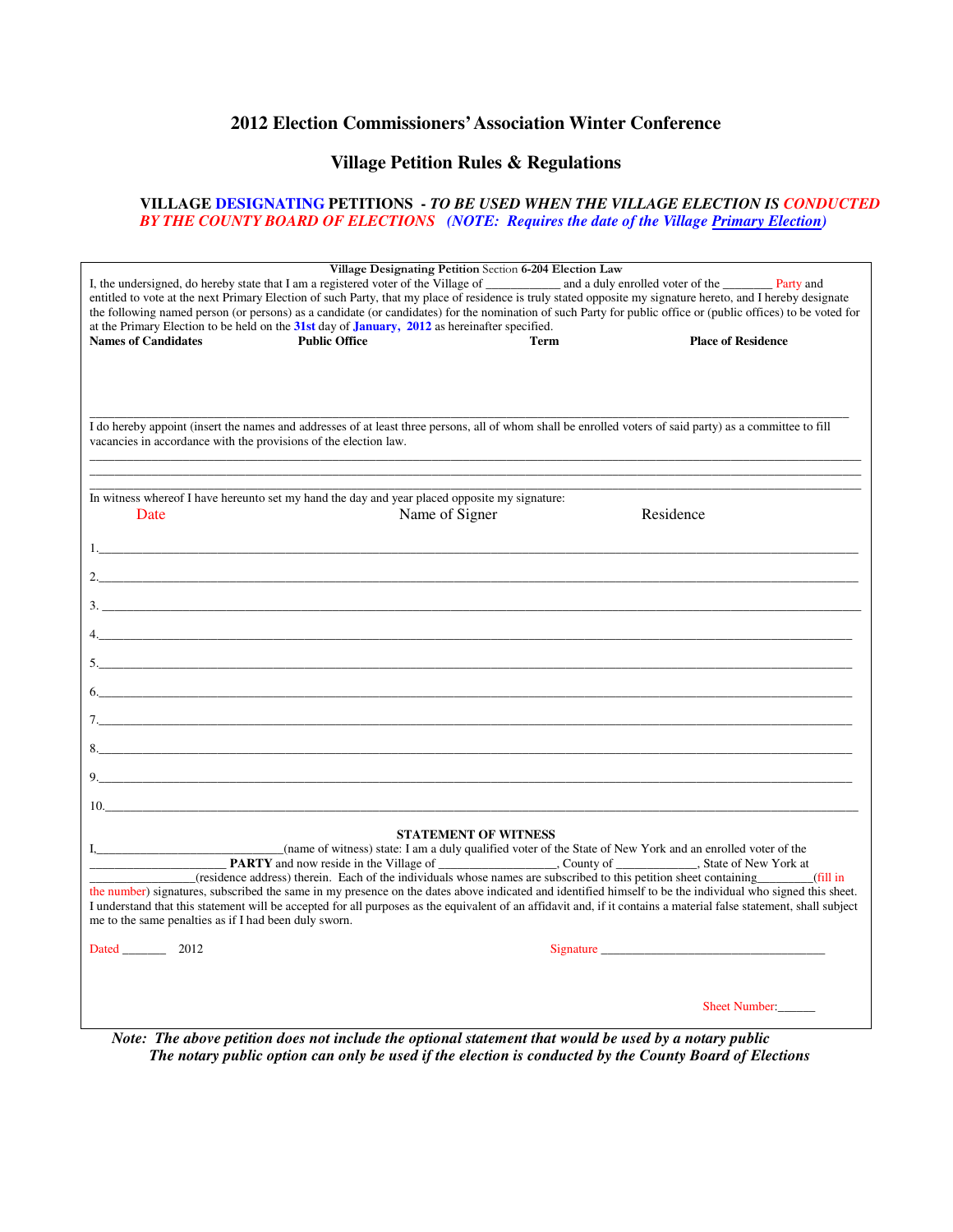# **VILLAGE DESIGNATING PETITION RULES: The following rules apply when the Village Election is conducted by the County Board of Elections.**

- $\checkmark$  In a Village where there is no Village Committee with a Chairperson, the Chair of the County Committee or such other person as the rules of the Party provide shall designate an enrolled member of the Party who is a qualified voter of the Village as the Village Election chair.
- $\checkmark$  The Chair of the County Committee shall file with the Board of Elections, at least one week before the first day to file designating petitions, a notice giving the name and address of the chair of the Village Committee or Village Election Chair.
- $\checkmark$  On the Designating Petition the candidate(s) information must be clearly stated Name
	- Public Office (If the term is to fill a vacancy it must be stated)
	- Term of Office (2 years, 4 years, etc.)
	- Residence
- $\checkmark$  The number of signatures required on a Village Designating Petition is **5%** of the number of enrolled voters of the Party residing in the Village.
- $\checkmark$  Signers must reside in the Village and be enrolled members of the Party.
- $\checkmark$  Signatures must be in ink.
- $\checkmark$  The sheets of the petition must be sequentially numbered and bound together.
- $\checkmark$  Petitions of 10 or more pages must include a cover sheet with the required information.
- $\checkmark$  Witness to the petition must be a <u>resident of the Village,</u> an enrolled member of the Party, and *qualified to sign the petition.*
- $\checkmark$  An individual may witness both a designating petition and an independent petition providing they have not SIGNED another petition for the same public office.
- $\checkmark$  If the Village Election is conducted by the County Board of Elections the following statement signed by a notary public is acceptable:
	- On the dates above indicated before me personally came each of the voters whose signatures appear on this petition sheet containing \_\_\_\_\_\_\_ signatures who signed same in my presence and who, being by me duly sworn, each for himself or herself said that the foregoing statement made and subscribed by him or her, was true.

#### $\overline{\phantom{a}}$  ,  $\overline{\phantom{a}}$  ,  $\overline{\phantom{a}}$  ,  $\overline{\phantom{a}}$  ,  $\overline{\phantom{a}}$  ,  $\overline{\phantom{a}}$  ,  $\overline{\phantom{a}}$  ,  $\overline{\phantom{a}}$  ,  $\overline{\phantom{a}}$  ,  $\overline{\phantom{a}}$  ,  $\overline{\phantom{a}}$  ,  $\overline{\phantom{a}}$  ,  $\overline{\phantom{a}}$  ,  $\overline{\phantom{a}}$  ,  $\overline{\phantom{a}}$  ,  $\overline{\phantom{a}}$ **Date** Signature and Official Title

- $\checkmark$  Candidates who are not enrolled members of the Party filing the Village Designating Petition must file a certificate of Acceptance (or Declination) not later than **three (3)** days after the last day to file designating petitions.
- $\checkmark$  If the candidate(s) is not an enrolled member of the Party a Certificate of Authorization must be filed by proper Party authorities within **three (3)** days after the last day to file the Village Designating Petition.
- $\checkmark$  Written objections to a Village Designating Petition, Party Authorization or Certificate of Acceptance must be filed *not later than the day after* the last day to file the petition or certificate.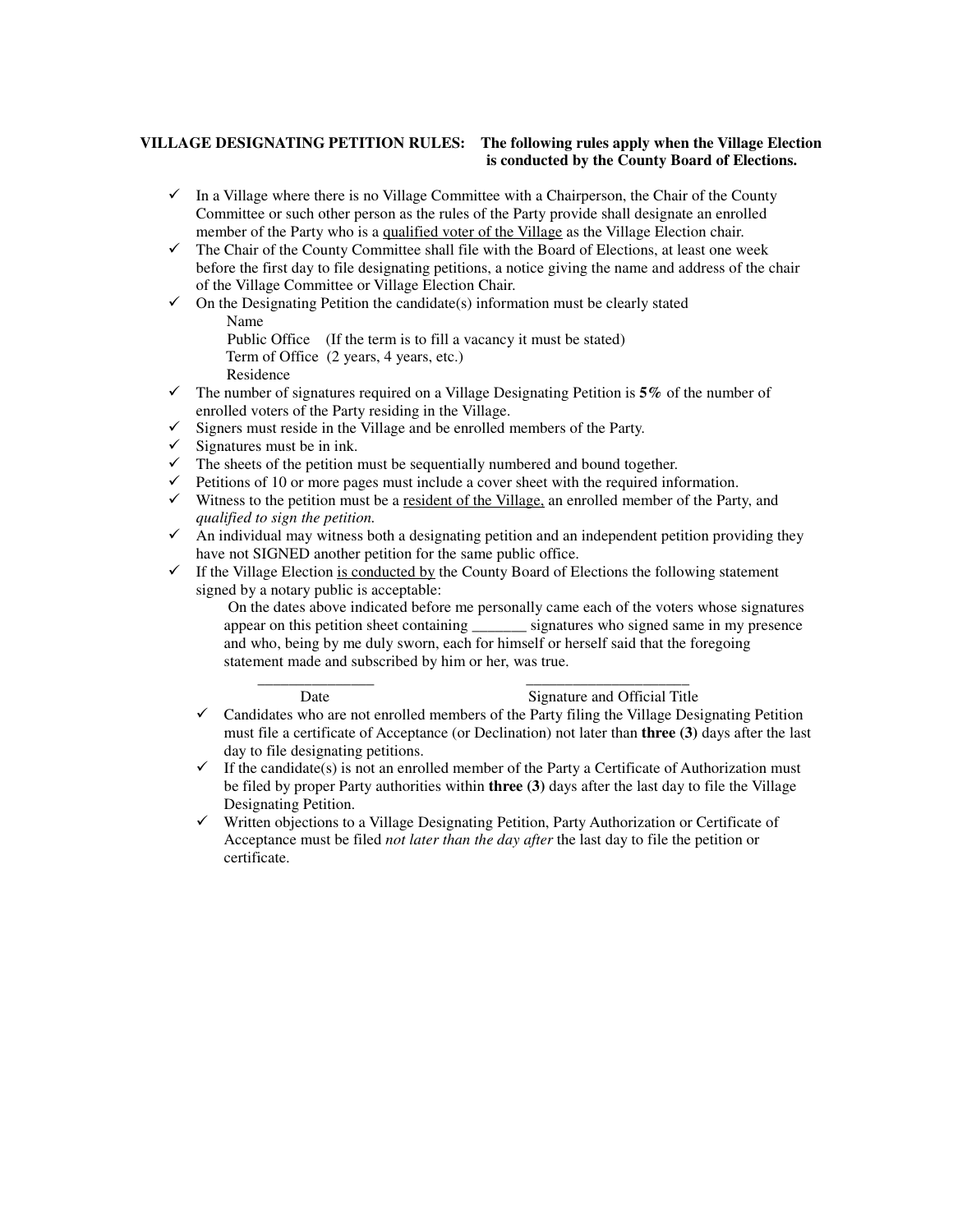# **2012 NYS Election Commissioners' Association Winter Conference**

# **Village Petition Rules & Regulations**

## **VILLAGE INDEPENDENT PETITIONS -** *TO BE USED WHEN THE VILLAGE ELECTION IS CONDUCTED BY THE COUNTY BOARD OF ELECTIONS**(NOTE: Requires the date of the Village Election)*

| Village Independent Nominating Petition Section 6-206 Election Law<br>I, the undersigned, do hereby state that I am a registered voter of the Village of _________ that my place of residence is truly stated opposite my<br>signature, and I do hereby nominate the following named person (or persons) as a candidate (or candidates) for election to public office or public offices to<br>be voted for at the election to be held on the 19th day of March, 2012 and that I select the name (fill in name) sas the name<br>of the independent body making the nomination (or nominations) and (fill in emblem) ______________ as the emblem of such body. |                                                                                                                       |                                                            |                           |  |  |
|---------------------------------------------------------------------------------------------------------------------------------------------------------------------------------------------------------------------------------------------------------------------------------------------------------------------------------------------------------------------------------------------------------------------------------------------------------------------------------------------------------------------------------------------------------------------------------------------------------------------------------------------------------------|-----------------------------------------------------------------------------------------------------------------------|------------------------------------------------------------|---------------------------|--|--|
| <b>Names of Candidates</b>                                                                                                                                                                                                                                                                                                                                                                                                                                                                                                                                                                                                                                    | <b>Public Office</b>                                                                                                  | <b>Term</b>                                                | <b>Place of Residence</b> |  |  |
|                                                                                                                                                                                                                                                                                                                                                                                                                                                                                                                                                                                                                                                               |                                                                                                                       |                                                            |                           |  |  |
| I do hereby appoint (insert the names and addresses of at least three persons, all of whom shall be registered voters within such Village) as a committee to<br>fill vacancies in accordance with the provisions of the election law.                                                                                                                                                                                                                                                                                                                                                                                                                         |                                                                                                                       |                                                            |                           |  |  |
| In witness whereof I have signed this petition the day and year stated before my signature:                                                                                                                                                                                                                                                                                                                                                                                                                                                                                                                                                                   |                                                                                                                       |                                                            |                           |  |  |
| Date<br>Signature                                                                                                                                                                                                                                                                                                                                                                                                                                                                                                                                                                                                                                             |                                                                                                                       |                                                            | Residence                 |  |  |
|                                                                                                                                                                                                                                                                                                                                                                                                                                                                                                                                                                                                                                                               |                                                                                                                       |                                                            |                           |  |  |
|                                                                                                                                                                                                                                                                                                                                                                                                                                                                                                                                                                                                                                                               |                                                                                                                       |                                                            |                           |  |  |
| 4.                                                                                                                                                                                                                                                                                                                                                                                                                                                                                                                                                                                                                                                            |                                                                                                                       |                                                            |                           |  |  |
|                                                                                                                                                                                                                                                                                                                                                                                                                                                                                                                                                                                                                                                               |                                                                                                                       |                                                            |                           |  |  |
| 6.                                                                                                                                                                                                                                                                                                                                                                                                                                                                                                                                                                                                                                                            |                                                                                                                       |                                                            |                           |  |  |
|                                                                                                                                                                                                                                                                                                                                                                                                                                                                                                                                                                                                                                                               |                                                                                                                       |                                                            |                           |  |  |
| 8.                                                                                                                                                                                                                                                                                                                                                                                                                                                                                                                                                                                                                                                            |                                                                                                                       |                                                            |                           |  |  |
| 10.                                                                                                                                                                                                                                                                                                                                                                                                                                                                                                                                                                                                                                                           |                                                                                                                       |                                                            |                           |  |  |
|                                                                                                                                                                                                                                                                                                                                                                                                                                                                                                                                                                                                                                                               | <b>STATEMENT OF WITNESS</b>                                                                                           |                                                            |                           |  |  |
|                                                                                                                                                                                                                                                                                                                                                                                                                                                                                                                                                                                                                                                               |                                                                                                                       |                                                            |                           |  |  |
|                                                                                                                                                                                                                                                                                                                                                                                                                                                                                                                                                                                                                                                               |                                                                                                                       |                                                            |                           |  |  |
| containing (fill in the number) signatures, subscribed his or her name in my presence. I understand that this statement will be accepted for all purposes<br>as the equivalent of an affidavit and, if it contains a material false statement, shall subject me to the same penalties as if I had been duly sworn.                                                                                                                                                                                                                                                                                                                                            |                                                                                                                       |                                                            |                           |  |  |
|                                                                                                                                                                                                                                                                                                                                                                                                                                                                                                                                                                                                                                                               |                                                                                                                       |                                                            |                           |  |  |
|                                                                                                                                                                                                                                                                                                                                                                                                                                                                                                                                                                                                                                                               | <b>NOTARY PUBLIC</b><br>(This can only be used if the Village Election is conducted by the County Board of Elections) |                                                            |                           |  |  |
| signatures, who signed same in my presence and who, being by me duly sworn, each for themselves, said that the foregoing statement made and subscribed<br>by them, was true.                                                                                                                                                                                                                                                                                                                                                                                                                                                                                  |                                                                                                                       |                                                            |                           |  |  |
| Date                                                                                                                                                                                                                                                                                                                                                                                                                                                                                                                                                                                                                                                          |                                                                                                                       | Signature and Official Title of Officer Administering Oath |                           |  |  |
|                                                                                                                                                                                                                                                                                                                                                                                                                                                                                                                                                                                                                                                               |                                                                                                                       |                                                            | Sheet Number              |  |  |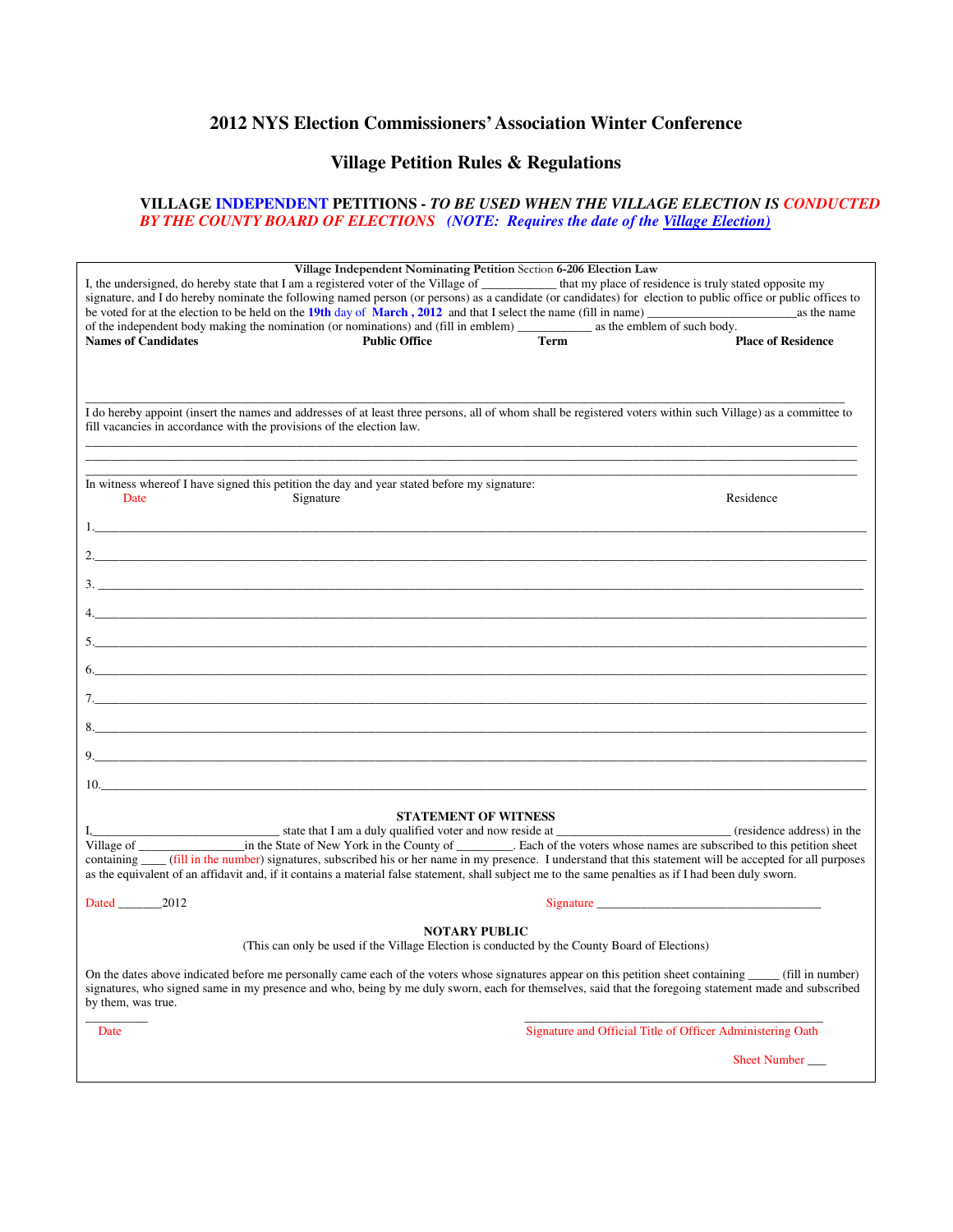#### **VILLAGE INDEPENDENT PETITION RULES:**

- $\checkmark$  An independent petition for nominations for **village** office must be signed by at least 100 voters in villages with a population of five thousand or more, by at least 75 voters in villages with three thousand and less than five thousand, and by 50 voters in villages with a population of one thousand and less than three thousand. In villages with a population of less than one thousand by voters numbering at least 5% of the number of voters at the last regular village election.
- $\checkmark$  Signatures must be in ink.
- $\checkmark$  Signers must be registered with the County Board of Elections at the time of signing.
- $\checkmark$  The sheets of a petition shall be sequentially numbered at the foot of each sheet
- $\checkmark$  Petitions shall be securely fastened together.
- $\checkmark$  Petitions containing ten (10) or more sheets shall be accompanied by a cover sheet containing the following information: Title of the Office
	- District Number (where appropriate)
	- Name and Residence Address of Each Candidate
	- The Number of Volumes Comprising the Petition
	- A Statement that the Petition Contains the Number of Valid Signatures Required
	- A Place Designating a Contact Person to be Notified to Correct Noncompliance with Regulations.
- $\checkmark$  The name selected for the independent body must be in English and may not include the name or part of the name of an existing Party.
- $\checkmark$  The emblem selected must not cause confusion with that of an existing Party.
- $\checkmark$  If the name or emblem (or both) selected is that of a previously filed petition or if the petition does not have a name or emblem (or both) the Board of Elections shall select either (or both) to distinguish between the candidates.
- $\checkmark$  A Certificate of Acceptance (or Declination) of an independent nomination must be filed not later than **three (3)** days after the last day to file the petition. Failure to do so will result in the County Board of Elections invalidating the petition.
- $\checkmark$  Written objections to an independent petition must be filed not later than the day after the last day to file such petition. Written specifications must be filed within two days thereafter.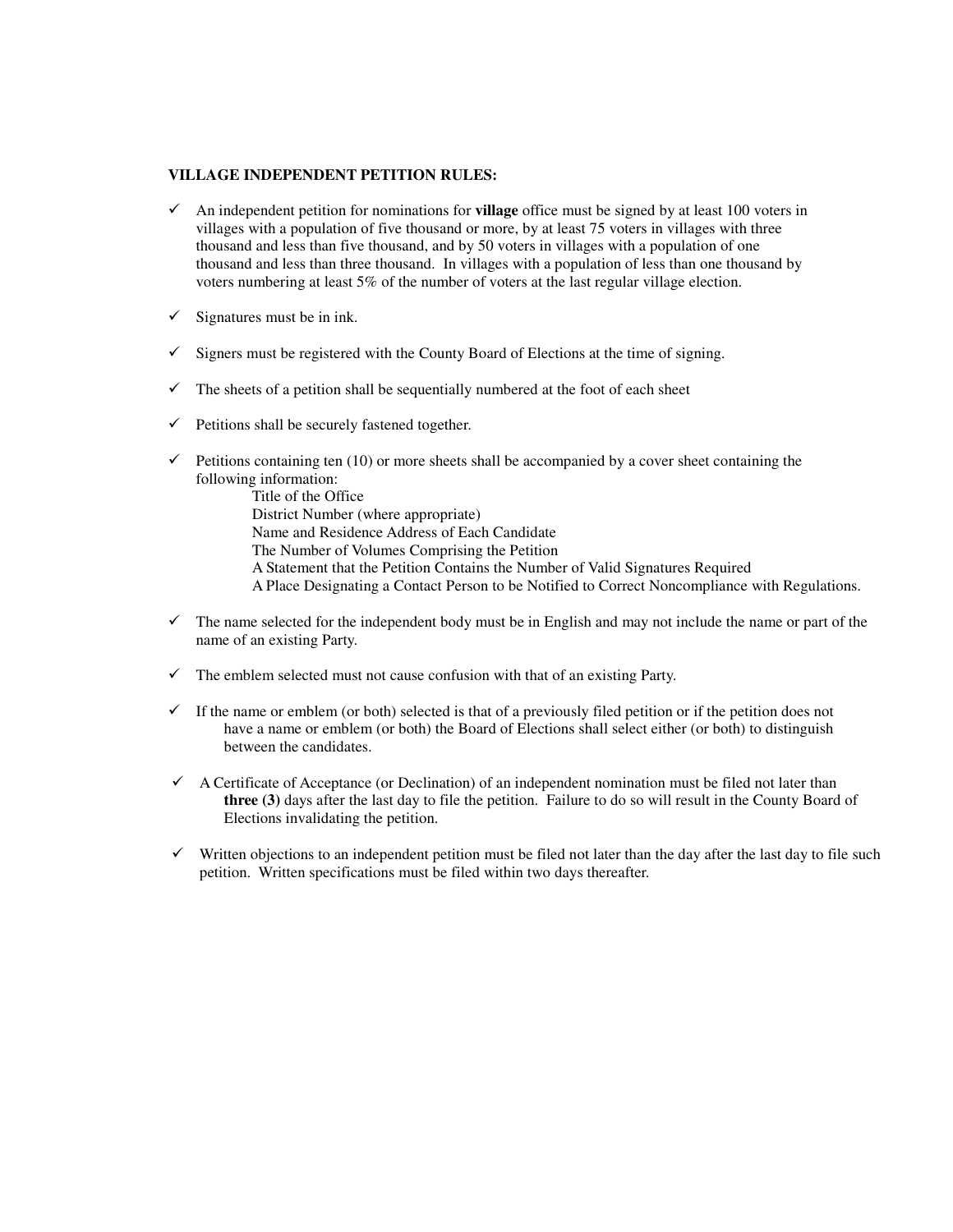# **2012 NYS Election Commissioners' Association Winter Conference**

## **Village Caucus Rules & Regulations**

**What is a Party Caucus?** 

 **A Party caucus is an open meeting held in a political subdivision to nominate candidates. Only voters enrolled in such Party residing in such subdivision are eligible to vote. As the result of a caucus a Nominating Certificate must be filed at the local Board of Elections Office within the timeframe specified in the current year's political calendar.** 

#### **CERTIFICATE OF NOMINATIONS (***Note: Requires the date of the General Election)*  **FOR USE AT VILLAGE CAUCUS (Section 6-200, Election Law)**

We, the undersigned, Presiding Officer and Secretary, of a meeting held of the enrolled voters of the **Party held in the Village of The County of County of County and Secretary**, held on **Number 2014** do hereby certify tha **Linux** do hereby certify that the following were nominated for offices to be filled at an election to be held on **March 20, 2012**.

| <b>TITLE OF OFFICE</b>                                                                 | NAME OF CANDIDATE ADDRESS OF CANDIDATE |  |
|----------------------------------------------------------------------------------------|----------------------------------------|--|
|                                                                                        |                                        |  |
|                                                                                        |                                        |  |
| We further certify that the following were appointed as a Committee to Fill Vacancies: |                                        |  |
| Name                                                                                   | <b>Address</b>                         |  |
| Name                                                                                   | <b>Address</b>                         |  |
| <b>Name</b>                                                                            | <b>Address</b>                         |  |
|                                                                                        |                                        |  |
| <b>Signature of Presiding Officer</b>                                                  | <b>Date</b>                            |  |
| <b>Signature of Secretary</b>                                                          | Date                                   |  |

#### *(The method (petition or caucus) by which local candidates are designated/nominated are set forth in Party By-Laws at the local level)*

*Note:* If the candidate named on the Nominating Certificate is not an enrolled member of the Party nominating such candidate there are two (2) supporting documents that must be filed for the Nominating Certificate to be valid. The candidate must file an Acceptance (or Declination) **within three** (3) days of the Nominating Certificate being filed (6-158.7) and a Certificate of Authorization signed and acknowledged by proper party officials must also be filed **within four** (4) days of the filing of the petition. (6-120.3)